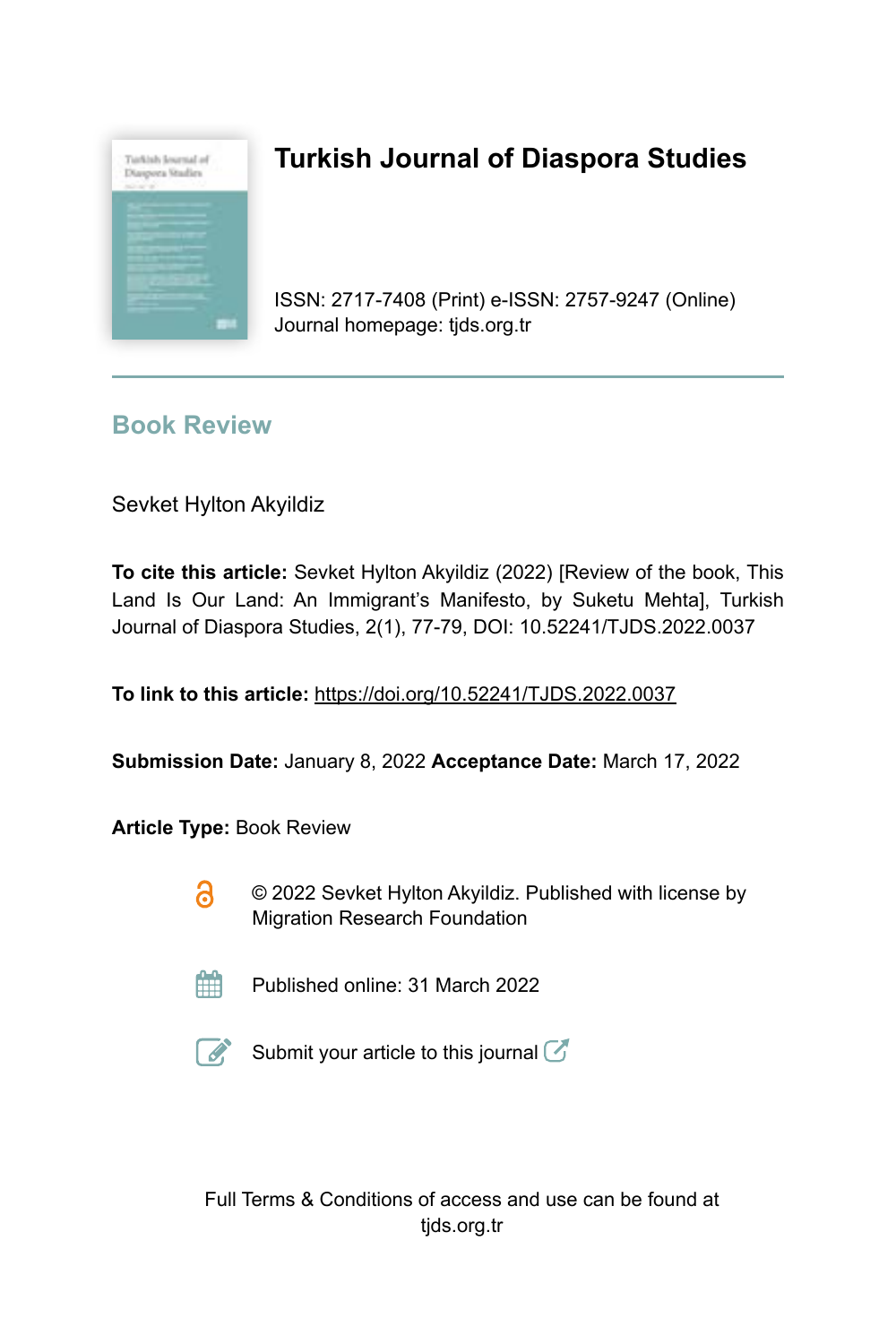### **Book Review**

Suketu Mehta, **This Land Is Our Land: An Immigrant's Manifesto**, Vintage, London, 2021, pp. 304, \$27.14 (Hardcover), ISBN 9781529112955

### SevketHylton Akyildiz (D)

SOAS, University of London, United Kingdom

*This Land is Our Land: An Immigrant's Manifesto* is a timely and topical book that makes the case that migrants from the Global South, for several reasons, will continue to arrive in the Global North in numbers and provide much needed, affordable, and quality labor. At the same time, populists, right-wingers, and nationalists will continue with their fear-mongering and scapegoating of immigrants and refugees in the receiving countries. To analyze this and investigate the critical political, economic, social, and environmental factors that motivate the migrants to uproot and move abroad requires a balanced researcher to understand and explain the historical and colonial influence on human migration and a researcher who is sympathetic to the immigrants and the receiving societies.

Suketu Mehta's heritage is (Kenyan) Indian. His family migrated to England and New York, United States; therefore, he comes to the debate with the lived experience of someone who knows about the rural to urban drift. His academic career makes his analytical writing informed, while his observations about the lived reality of immigrants, and the contrast between the 'rich North' and the Global South are thought-provoking. Mehta's preface says: "This is a book about people leaving their homes and moving across the planet: why they move, why they're feared, and why they should be welcomed" (p. 1).

The book's structure contains four parts and eighteen chapters. "Part I: The Migrants Are Coming" begins by saying that "These days, a great many people in the rich countries complain loudly about migration from the poor ones" (p. 3)—and barriers and policies in Hungary, Israel, India, and the United States aim to stop migrants and refugees (p. 9). However, migrants continue to journey and are motivated by external factors out of their control—for instance, colonial legacy, corrupt post-colonial political elites, unemployment, crime, gangs, and climate change. In light of this, the key to understanding the migrant's mentality is employment and family security (p. 8). Today, almost a *"*quarter of a billion people" live "in a country other than the one they were born in" (p. 4).

Mehta discusses the contemporary movement of immigrants across borders and traces events in a global context. Also, the author narrows down the study to local cases and personal stories recorded during his research. The local sites explored include the

*Submission Date: January 8, 2022; Acceptance Date: March 17, 2022; Article Type: Book Review*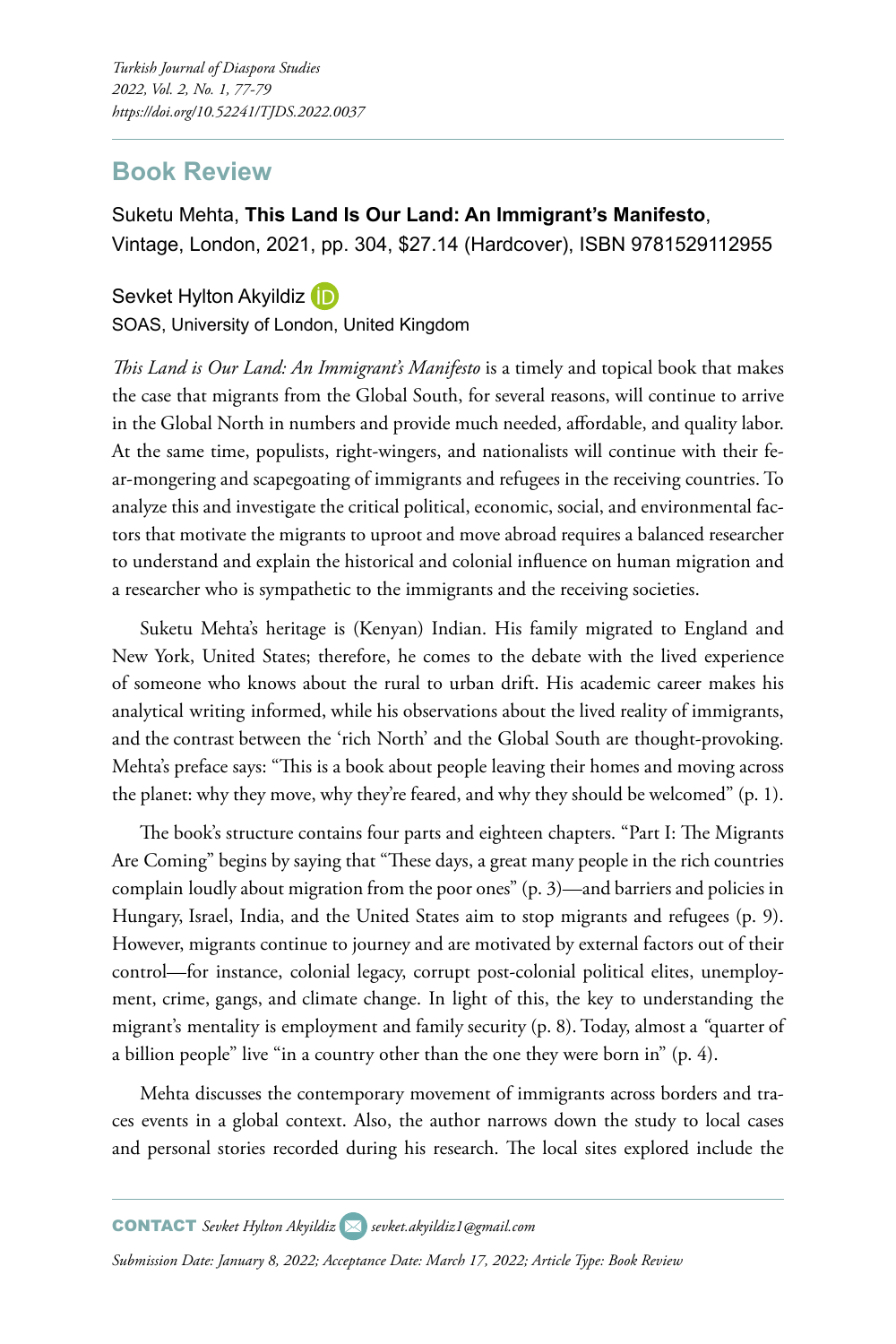Mexican-United States border crossing for South Americans looking for employment 'up North'; and the North African- Mediterranean Europe crossing point between Morocco and Spain. A sea-crossing mainly for Africans seeking to enter Europe and begin new lives. Their struggles and challenges, sacrifices and dreams – considering the family security they have left behind – make them in Mehta's reporting "ordinary, everyday heroes" (p. 29). He emphasizes a humane approach to migration: "I am not calling for open borders. I am calling for open hearts" (p. 29).

"Part II: Why They're Coming" addresses four motivating factors for migrants. Firstly, the author outlines the history of Western colonialism and its political, economic, cultural, and psychological impact on Asian, African, Middle Eastern, and First Nation American societies. Then, neo-colonialism is reviewed in the guise of multinational corporations, government officials, and bribe-taking. Arguably, foreign control of national resources and their extraction continued after independence, masked as international business and trade. Thirdly, the effect of war on society and, consequently, refugee crises (in Iraq, Syria, Yemen, Afghanistan, and Central America) to describe why people uproot and relocate abroad. Fourthly, climate change (water shortage, desertification, the effect on livelihoods, and the spread of disease) is another reason for migration in the present and future.

In "Part III: Why They're Feared", the author highlights negative and racist stereotyping by European and North American right-wingers towards immigrants and refugees. The evidence that immigrants work hard, pay taxes, and commit no more crimes proportionally than the host community are deliberately ignored by right-wing- politicians, journalists, and disaffected citizens seeking to blame their societal problems on the Other/ Them. The more authentic picture of a generally industrious and entrepreneurial immigrant community is ignored; instead, they are falsely portrayed as a threat to the receiving society.

In "Part IV: Why They Should Be Welcomed", the author makes the case, supported by evidence, for the economic, social, and cultural benefits of immigration. Mehta contends that benefits are overwhelmingly positive. Moreover, the declining birth rate and aging populations in North America, Europe, and Russia will inevitably mean that young migrants from the Global South will provide the much-needed paid labor in the service, building, and care sectors and technically-skilled jobs. Today, their remittances 'home' are nearly \$600 billion yearly (p. 195). Furthermore, the migrants' taxes and welfare insurance payments will help finance the pensions of the receiving society. The immigrant workers, from all social and class backgrounds, will increase the productivity of the receiving country and make them competitive in terms of Gross National Product and quality of life. Examples of multicultural success stories are the United States and Canada and cities like London.